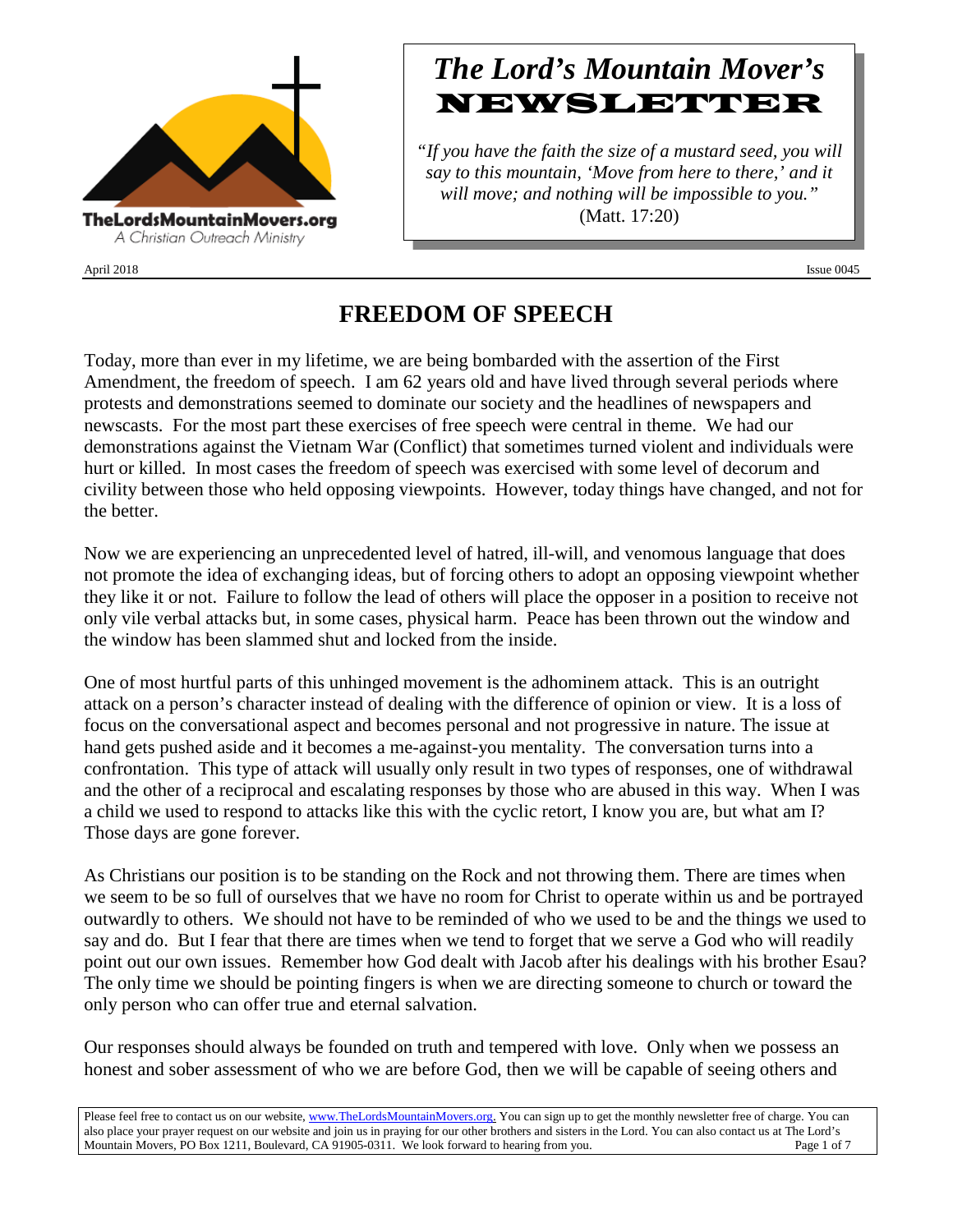minister to them as Christ would and not look down on others so we can feel some sense superiority and pseudo-righteousness. Our righteousness is in Christ alone, without Him we are nothing. We should seek God's truth first for our own correction and edification then we will be more capable of seeking it for the benefit of others. I can't even count the many times I have heard Christians grabbing some scripture to destroy someone. God's word is there to reveal and restore, not to reveal and revile.

### **FREEDOM TO LISTEN**

Now, hear is a novel ideal, how about we assert as much energy into listening as we do trying to be heard. James writes in his letter, "*This you know, my beloved brethren. But everyone must be quick to hear, slow to speak and slow to anger;"* (James 1:19) How much can we learn if we only speak and never listen? My answer would be nothing at all. We can't consume information while we are expelling it. It is like swallowing and throwing up at the same instance. The wisest people are those who learn. James asserts here that we not only have the freedom to listen but that we must be quick to do it.

I think it come down to desire. Do we still desire the position of student even though God may grant us the opportunity or calling to be the teacher? Do we feel as though we have reached the pinnacle of knowledge and that no earthly person could possibly have anything to offer us that we don't already possess? Even Jesus listened to the Father, *"No longer do I call you slaves, for the slave does not know what his master is doing; but I have called you friends, for all things that I have heard from My Father I have made known to you.*" (John15:15) This is a great reminder, the all-knowing took time to listen to someone else.

We all have a lot to share and say, we also have a lot to hear and learn. Let's take the freedom to listen with the same zeal we take the freedom of speech. We might even benefit from adopting the listen first speak second in our prayer life. I am sure that God might cherish the opportunity to speak first and reassure us that He already knew what we were going to pray. He did it with the Prophet Daniel and I am sure that it was very comforting to Daniel then and throughout his lifetime.

I have shared some very strong thoughts in this newsletter with the sole reason of helping all of us let go of what is offensive to God and others and seek to grasp hold of things higher and more noble of the calling with which we were called. Let those of us who struggle in this area desire better things today and for every tomorrow that we are granted. Let us lift up the name of Christ within our every thought and deed and He will truly be lifted up to others through you. May God bless the humble and contrite heart. May His grace permeate our very being, so it may be evident to all that God can change lives and save even the most contrary person. He did that with me.

God bless you all *Pastor Pete*

Please feel free to contact us on our website, ww[w.TheLordsMountainMovers.o](http://www.thelordsmountainmovers.org/)rg. You can sign up to get the monthly newsletter free of charge. You can also place your prayer request on our website and join us in praying for our other brothers and sisters in the Lord. You can also contact us at The Lord's Mountain Movers, PO Box 1211, Boulevard, CA 91905-0311. We look forward to hearing from you. Page 2 of 7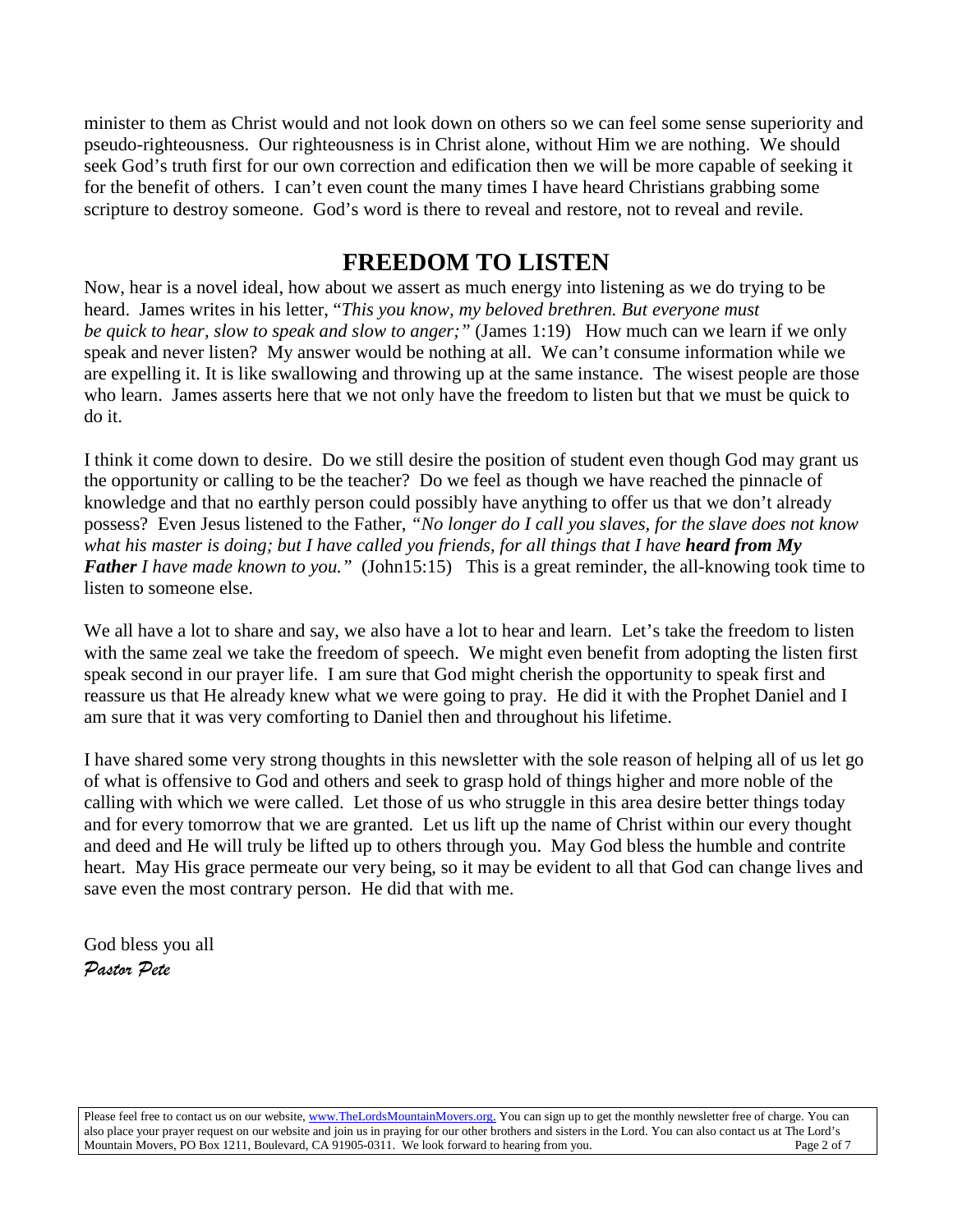## BE A BARNABAS

I was talking to my cousin the other day when she was driving her long drive home from work. She works 1-1/2 hours away from where she lives and sometimes when she is commuting she will call and share some of what God is doing in her life with me. My cousin works in a prison that has 2 yards. One side houses women the other houses men. There she is a prison chaplain who is allowed to minister to the needs of others everyday she goes to work. But things are changing.

The state where she works is experiencing an influx of women being incarcerated at a rate that is higher than the men. Therefore, the prison system she is working in needs to move the women's side to a bigger location. She told me the anticipation of being transferred to a new location has been causing all the ladies to stress out even more than they were before. Can you relate to that?

My cousin reminded me of how important it is for us to have someone to 'just be there' for us. Those who have been with Christ longer or shorter still all need to feel and know the comfort of God when we are going through times that cause anxiety. Christ knows anxiety even to the point of sweating blood. He knows what you and I are going through and He has placed someone in our lives to be there for us as His ministers. Or he is using us to be the minister right now. Which is it for you?

Here are the Lord's Mountain Movers, God has placed a heavy burden on our heart to be there for those who are having to go through one of the toughest times in their life. We know what it is like because we have been there at one time or another ourselves. We want you to know you are not alone, you are loved and we can't wait to see the fruit of the work that which God is working in you right now.

My cousin reminded me of how much it hurts to see people around us suffer. Our hearts hurt for you and we can only hope that God is making a change in you that is going to make you a different and better person. We love you and thank you for your feedback and letters. Let's be there for one another when the opportunity presents itself, and let us do this for the glory of God.

Be blessed in Him,

### *Brother Daniel Rodney*

### **How would you like to bless and encourage someone?**

We would love to receive your testimony of how God has impacted your life in the past or present. God does things in our lives not only to bless us, but to be an inspiration to others who may be facing some of the same circumstances you have. Please keep your testimony to one page or less. We look forward to seeing and sharing God working in your life. If you send something you need to have back, we will be glad to return it to you, just let us know.

Please feel free to contact us on our website, ww[w.TheLordsMountainMovers.o](http://www.thelordsmountainmovers.org/)rg. You can sign up to get the monthly newsletter free of charge. You can also place your prayer request on our website and join us in praying for our other brothers and sisters in the Lord. You can also contact us at The Lord's Mountain Movers, PO Box 1211, Boulevard, CA 91905-0311. We look forward to hearing from you. Page 3 of 7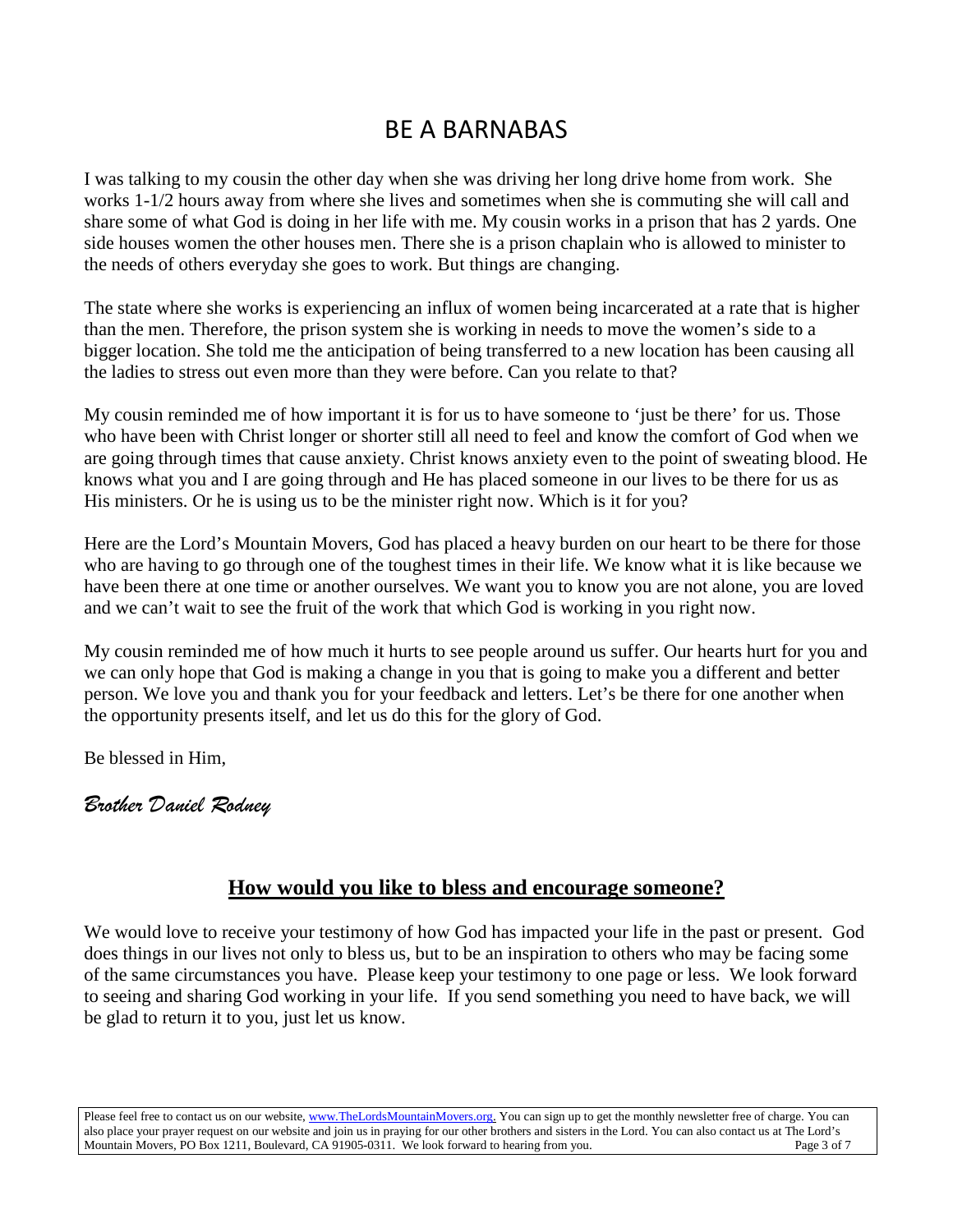

Greetings to all our brothers and sisters in Christ who receive our newsletter through the mail. We are currently posting and maintaining all prayers requested on the Internet so your brothers and sisters all over the world can continue to pray for your petitions and praise God for the ones He has already answered.

What a privilege we have, to go before the throne of God with our requests and the requests of others. Let us keep praying and seeking His will for our lives and the lives of others. If you have a prayer request you would like added to next month's newsletter and/or posted on the ministry website, please fill out the form below and mail it to us. Previous prayer requests are still there on the website for people to read. We are wondering if your prayer has been answered yet? Send us your praise reports! We want to know and share it with everyone else who reads the newsletter, so keep us updated. We look forward to hearing from you and standing in the gap as a prayer warrior.

**Please note:** We ask that you keep your prayer requests short and to the point using the prayer request form. We cannot print many pages of hand written requests, bible tracks, lengthy stories and Bible scripture.

### **March – April 2018 Prayer List**

- Juan S.............Prayer for myself, my Wife Luz R. cleaning, protection, healing, reconciliation and ask to destroy all assignments of darkness against us. I pray that my wife to be liberated from all witch craft and I pray she comes back renewed / revived in the power of God, Son and Holy Spirit.
- Raymond W ...I request prayer for everyone on this prayer list. I pray that God will let me one day go home. I thank God for my life, even while in custody. In His Name
- Michael S .......I request prayer that God would reveal to me any hinderance in my walk and that He removes anything that He did not create in me. That I have a heart of humility and contrition. Prayers for my wife "Angela" that God anoint her from head to toe with the blood of Jesus. For our children and their faith. For the brothers and sisters of the world. That God protects them. That our faith be combined and together rebuke Satan. Love to my siblings in Christ in Jesus, Amen!
- Mar C ..............Prayer for healing after a fall, broken ribs and collapsed lung. She is in the emergency room as we type this prayer list. Pray for a fast recovery.

Please feel free to contact us on our website, ww[w.TheLordsMountainMovers.o](http://www.thelordsmountainmovers.org/)rg. You can sign up to get the monthly newsletter free of charge. You can also place your prayer request on our website and join us in praying for our other brothers and sisters in the Lord. You can also contact us at The Lord's Mountain Movers, PO Box 1211, Boulevard, CA 91905-0311. We look forward to hearing from you.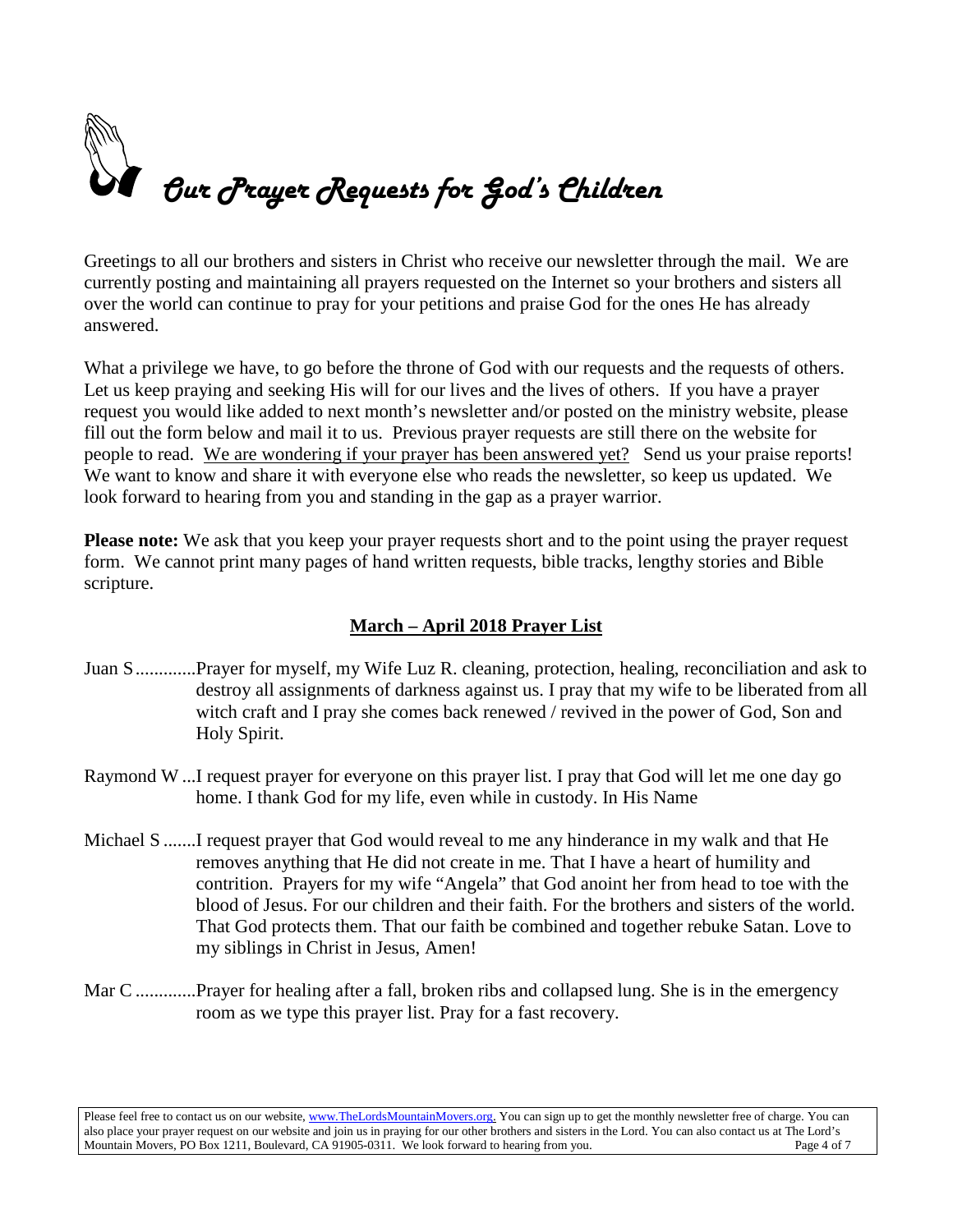- Michael S .......I request prayer for my walk and to continue to grow in faith. Also, that my prison sentence be shortened, For my family and their safety. For my wife "Angela" stays in our marriage. That all non-believers become unmuted and unblinded by Satan so that they can become believers, that any strongholds that Satan has on me that God binds them and that He becomes my stronghold. Also, for your ministry that God allows it to prosper and he blesses every brother and sister involved. In Jesus name, Amen.
- Dave G ...........Prayer for continued safety. Continue prayer for deliverance through the appeal and to be reunified with my children. They are all grown now. Please pray for their salvation.
- Richard D.......Prayer as he goes through some medical issues, three family members have taken their own life. Pray for the surviving family's healing. Please keep him in pray as he transitions to a facility. Also, for Richard to be strong, kind and humble as he moves to a new living environment. Pray that Robert G. to find peace inside these concreate walls and electric fence, and for his Mom- Kids and Family.
- Yolanda .........."The Cable Lady" askes for prayer for her people and her situation. God knows what she needs as we reach out for her to be uplifted in the Lord.
- Robert G.........Prayer for the Griller, Solorio, Latner, Brown & Griffin Families that God Strengthen and comfort all of these families and draw those who don't know Him close unto Him. Asking for prayer for Richard D's., daughter's safety and that they be able to write him more. Also pray for Linda L. that God comforts her as she battles cancer and she stays surrounded by family & Christian family during this trying time.
- Aimee P..........Prayer for relief from Multiple Sclerosis and her comfort and for her to draw nearer to Christ throughout this trial.
- Thomas G.......Prayer for God to restore him to his family and keep him healthy. Pray for his children and grandchildren's safety and salvation.
- Daniel V.........Prayer for better employment and relief from harassment he is experiencing from community. Keeping his faith in Jesus Christ.
- Michael .........Prayer for healing of medical issues and that his leg amputation will restore his health after a blood clot.
- Guylene M .....Prayer for healing and recovery after she was diagnosed with Ovarian cancer, and her daughters who were diagnosed with breast cancer.
- Nikolaus O .....Pray that the Lord blesses my mother, Elizabeth J with strength, courage, and His protection. Remember He is near to those with broken hearts and contrite spirits. I also pray for thanksgiving for my brother in Christ, Roger C. I pray he is well, in great spirits and want to thank him for his kind, compassionate words. Stay strong and may God Bless.

Please feel free to contact us on our website, ww[w.TheLordsMountainMovers.o](http://www.thelordsmountainmovers.org/)rg. You can sign up to get the monthly newsletter free of charge. You can also place your prayer request on our website and join us in praying for our other brothers and sisters in the Lord. You can also contact us at The Lord's Mountain Movers, PO Box 1211, Boulevard, CA 91905-0311. We look forward to hearing from you.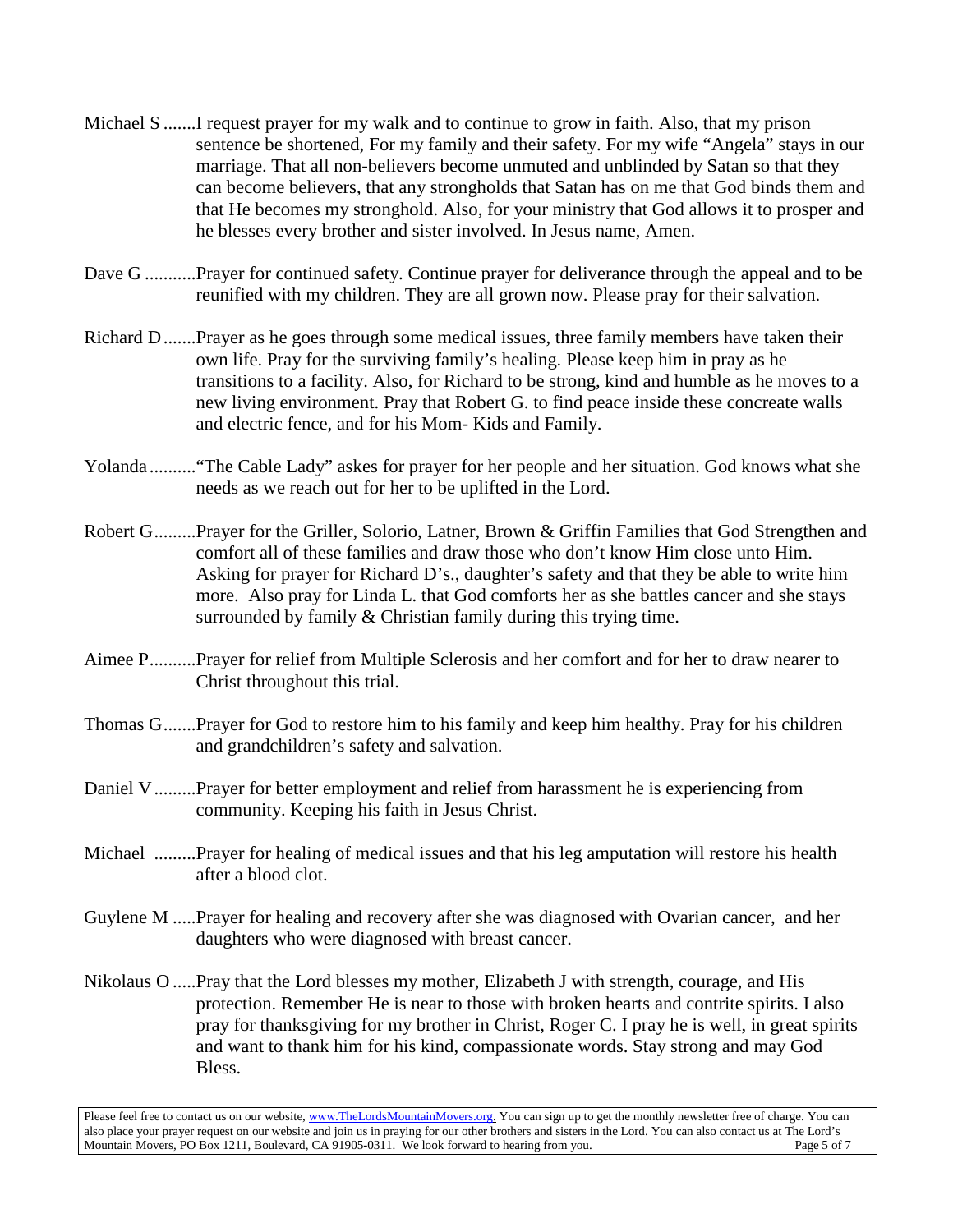- Leonard S.......Going for Governors Pardon on Dec 10, 2017 for innocents in all. Praying for favor on my Lawyer and myself in Jesus Christ of Nazareth name. Amen, Luke 1:37
- Jason M..........Prayer for him and his family as he endures the challenges of accusations for charges he is states he is innocent of.
- Hazel C...........Prayers for health to improve as she is suffering from diabetes. Prayer for Kryshawn and son to be safe and well in their return to Houston, Texas.
- Tony M...........Prayer as doctors change his medications to find which meds were poisoning his system and causing kidney damage. Praise Report: They found the doctors over prescribed a deadly medication which he is no longer taking. He is doing much better. Kidney damage is slowly resolving itself.
- Bobby C .........Prayers for the courts to drop enhancement in his case so he can be released. Prayer to keep himself and family safe and pull the family together and get brother home from Hawaii.
- Brett W...........He found his son dead last month, please pray for him and his family.
- Linda G. .........She is suffering several critical health issues and we request prayer for her healing.
- John D. ...........Prayer for my Uncle Denny to take care of himself, eat right and get his diabetes under control. Praying that his new roof works for him, and that his nephew can come see him soon.
- Connie C ........She has been diagnosed with ovarian cancer. Pray for her trusting in the Lord for a healing and restore her back into the life of Larry's K. PRAISE REPORT: Connie is no longer suffering with cancer. The Lord called her home on July  $27<sup>th</sup>$ . I knew Connie since  $8<sup>th</sup>$  grade and we spent the last 6 months together. What a love story. I will be forever grateful and blessed. Thank you, Heavenly Father.
- Donald A……Last month we received a letter from Donald with a lot of prayer requests. Evidently God has touched his heart to see the needs of others in a special way. These requests included prayers for health issues, family issues, marriage issues, and most importantly their relationship with God. He also has requested for many of the Christians who are behind the prison walls and the different protestant chapels, their leadership and their congregations. Pray for those who are captive in false religions and/or following false Christ's. In a time like our country, and the world, is currently facing we need prayer more than ever. We cannot pray away God's prophetic plan but we can pray for His people and share the gospel with the lost. *Thank you, Donald, for a sensitive heart*. Please pray for these requests knowing that God knows the specifics of each situation and what is necessary.

Please feel free to contact us on our website, ww[w.TheLordsMountainMovers.o](http://www.thelordsmountainmovers.org/)rg. You can sign up to get the monthly newsletter free of charge. You can also place your prayer request on our website and join us in praying for our other brothers and sisters in the Lord. You can also contact us at The Lord's Mountain Movers, PO Box 1211, Boulevard, CA 91905-0311. We look forward to hearing from you.